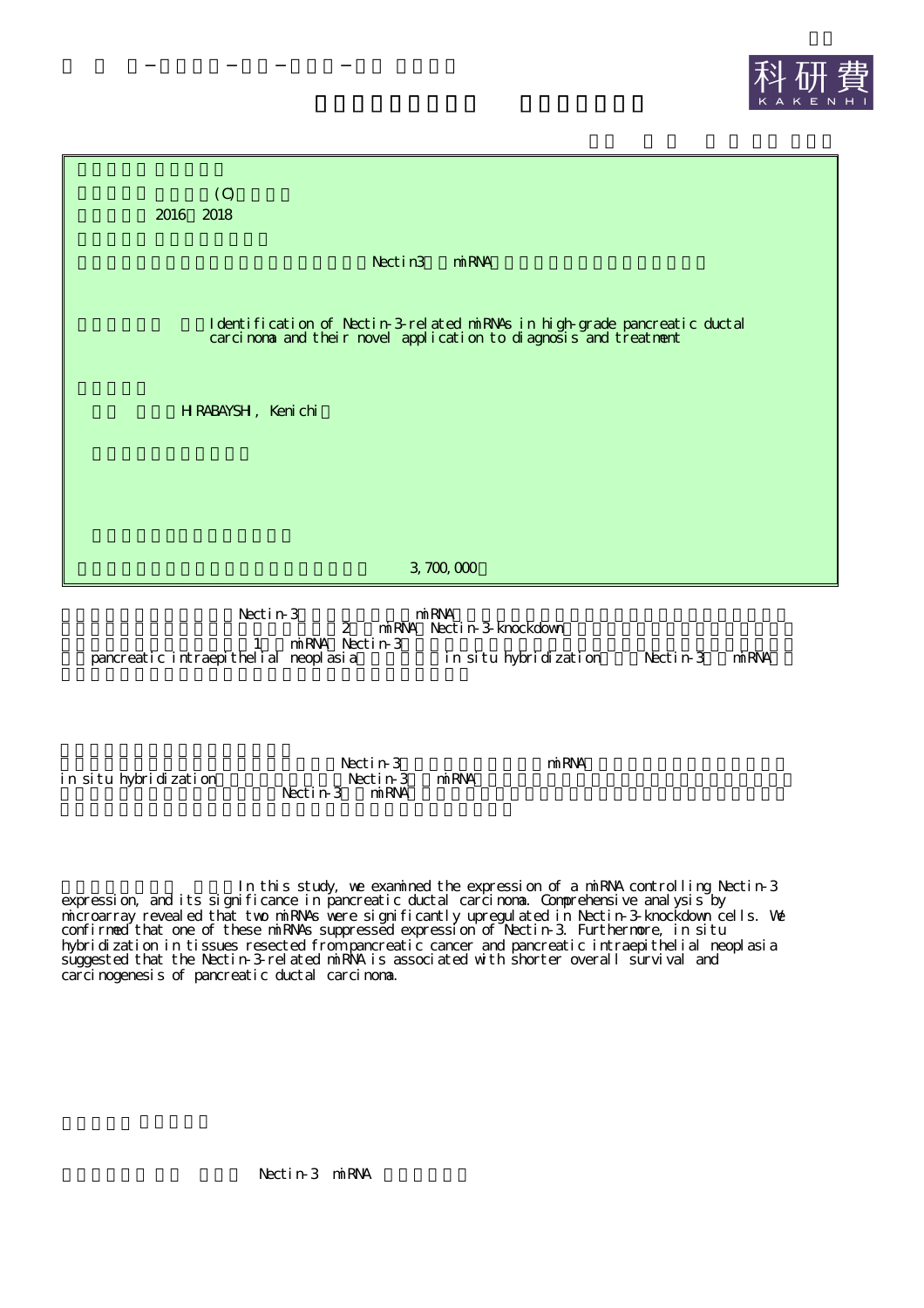Nectin Ca<sup>2+</sup> E-cadherin Nectin Nectin-1,  $-2$ ,  $-3$ ,  $-4$ ,  $-4$  subtype Nectin-3  $\overline{2}$ miRNA 18-25 non-cording RNA mRNA miRNA miRNA miRNA miRNA 3 Nectin-3 miRNA Nectin<sub>3</sub> <sup>2</sup> Nectin-3 Nectin-3 miRNA miRNA Nectin-3 miRNA Nectin-3 miRNA Nectin-3 miRNA Nectin-3 miRNA (1) miRNA siRNA (MiaPaCa2, BxPC3, Panc1) Nectin-3 knockdown(KD) Nectin-3-KD negative control(NC) miRNA RNA miRNA Nectin-3-KD NC miRNA Nectin-3 miRNA miRNA minimic miRNA minimic miRNA NC Nectin-3 RT-PCR western blotting miRNA Nectin-3 (2) Nectin-3 miRNA in situ hybridization (ISH) 91 pancreatic intraepithelial neoplasia (PanIN. low-grade: 29 high-grade: 32 ) (1) (PanIN low-grade: 29 high-grade: 32)<br>Nectin-3 miRNA ISH ISH (3) Nectin-3 miRNA Nectin-3 miRNA NC Gemuitabine (1) miRNA NC Nectin3-KD 30 miRNA 2 miRNA NC Nectin-3-KD 2 miRNA 1 miRNA Nectin-3 (2) Nectin-3 miRNA ISH Nectin-3 miRNA Nectin-3 miRNA  $l$ ow grade PanIN  $34\%$  10 ) high-grade PanIN 63%(20 73%(66 ) high grade PanIN low-grade PanIN Nectin-3 miRNA high-grade PanIN Nectin-3 miRNA Nectin-3 miRNA UCC 8 pT3 , pN2 , Stage IIAIV Nectin-3 miRNA Nectin-3 miRNA low-grade PanIN high-grade PanIN

5 10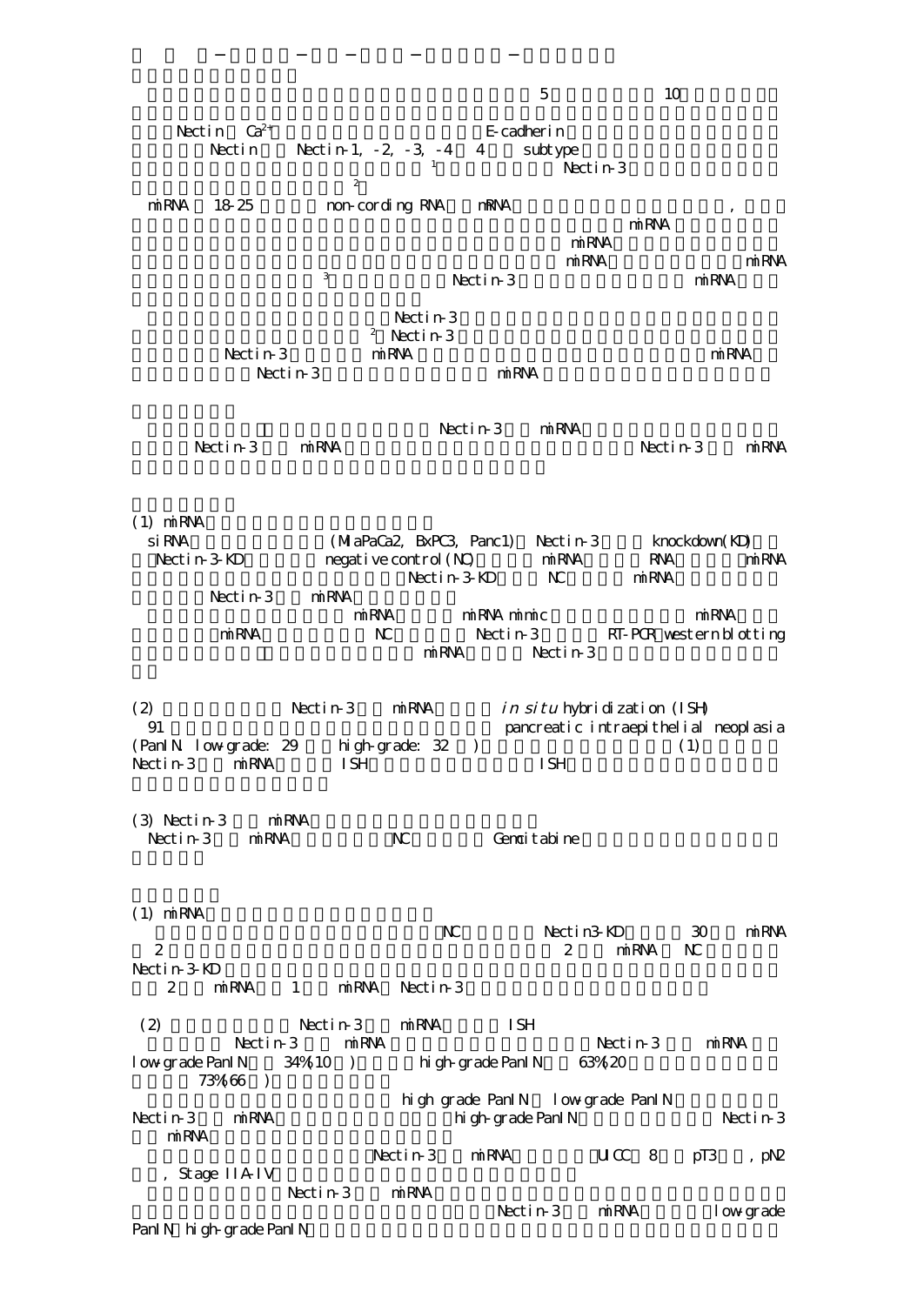Nectin-3 miRNA Nectin-3 miRNA

(3) Nectin-3 miRNA Genoritabine Nectin-3 miRNA NC

- 1. Derycke MS, Pambuccian SE, Gilks CB, et al. Nectin 4 overexpression in ovarian cancer tissues and serum: potential role as a serum biomarker. Am J Clin Pathol 2010;134:835-45.2.
- 2. Izumi H, Hirabayashi K, Nakamura N, Nakagohri T. Nectin expression in pancreatic adenocarcinoma: nectin-3 is associated with a poor prognosis. Surg Today 2015;45:487-94.
- 3. Di Leva G, Briskin D, Croce CM. MicroRNA in cancer: new hopes for antineoplastic chemotherapy. Ups J Med Sci 2012;117:202-16.

17

- 1. Toyosaki M, Onizuka M, Amaki J, Shiraiwa S, Aoyama Y, Machida S, Kawai H, Murayama H, Ogiya D, Matsui K, Kawakami S, Harada K, Kondo Y, Hirabayashi K, et al. Primary CNS post-transplant lymphoproliferative discover following haplo-identical HSCT using post-transplant high-dose cyclophosphamide. Blood Cell Therapy 2019;2.
- 2. Amato E, Mafficini A, Hirabayashi K, et al. Molecular alterations associated with metastases of solid pseudopapillary neoplasms of the pancreas. J Pathol 2019;247:123-34.
- 3. Yamada M, Hirabayashi K, Kawanishi A, et al. Nectin-1 expression in cancer-associated fibroblasts is a predictor of poor prognosis for pancreatic ductal adenocarcinoma. Surg Today 2018;48:510-6.
- 4. Masuoka Y, Furukawa D, Yazawa N, Izumi H, Yamada M, Mashiko T, Saito G, Okada K, Tanaka A, Suzuki T, Sadahiro S, Hrabayashi K, Nakagohri T. Rectal Neuroendocrine Tumor with Synchronous Pancreatic Metastasis: A Case Report. Tokai J Exp Clin Med 2018;43:38-44.
- 5. Kawashima Y, Kawaguchi Y, Kawanishi A, Ogawa M, Hirabayashi K, et al. Comparison between Endoscopic Treatment and Surgical Drainage of the Pancreatic Duct in Chronic Pancreatitis. The Tokai journal of experimental and clinical medicine 2018;43:117-21.
- 6. Fujishiro T, Mashiko T, Masuoka Y, Yamada M, Furukawa D, Yazawa N, Kawashima Y, Ogawa M, Hirabayashi K, Nakagohri T. Conversion surgery for an initially unresectable, locally advanced pancreatic cancer after induction chemotherapy and carbon-ion radiotherapy: a case report. Surg Case Rep 2018; 4:112.
- 7. Mizuno M, Kawaguchi Y, Kawanishi A, Kawashima Y, Maruno A, Ogawa M, Tomioku M, Furukawa D, Nabeshima K, Nakamura K, Hirabayashi K, Mine T. An Intra-Abdominal Desmoid Tumor, Embedded in the Pancreas, Preoperatively Diagnosed as an Extragastric Growing Gastrointestinal Stromal Tumor. Case reports in oncology 2017;10:301-7.
- 8. Kawanishi A, Hirabayashi K, Kono H, et al. A Serous Cystic Neoplasm of the Pancreas Coexisting with High-Grade Pancreatic Intraepithelial Neoplasia Mimicking an Intraepithelial Papillary Mucinous Neoplasm: A Case Report. Case reports in oncology 2017;10:143-50.
- 9. Izumi H, Yazawa N, Furukawa D, Masuoka Y, Yamada M, Mashiko T, Kawashima Y, Ogawa M, Kawaguchi Y, Mine T, Hirabayashi K, Nakagohri T. Laparoscopic splenopancreatectomy for an endocrine tumor with cystic changes: a case report. Clin Case Rep 2017; 5:328-32.
- 10. Hirabayashi K, Yamada M, Kono H, et al. Epidermoid cysts are a characteristic feature of intrapancreatic but not of extrapancreatic accessory spleens. Virchows Arch 2017;471:91-8.
- 11. Tomioku M, Yazawa N, Furukawa D, Izumi H, Mashiko T, Ozawa S, Sadahiro S, Yasuda S, Hirabayashi K, Nakagohri T. Repeated Hepatectomy for Recurrent Intrahepatic Cholangiolocellular Carcinoma: Report of a Case. Tokai J Exp Clin Med 2016;41:92-6.
- 12. Mori N, Ichikawa T, Hashimoto J, Yamashita T, Yamada M, <u>Hrabayashi K,</u> Imai Y. Cholangiolocellular Carcinoma of the Liver Exhibiting High F-18 FDG Uptake. Tokai J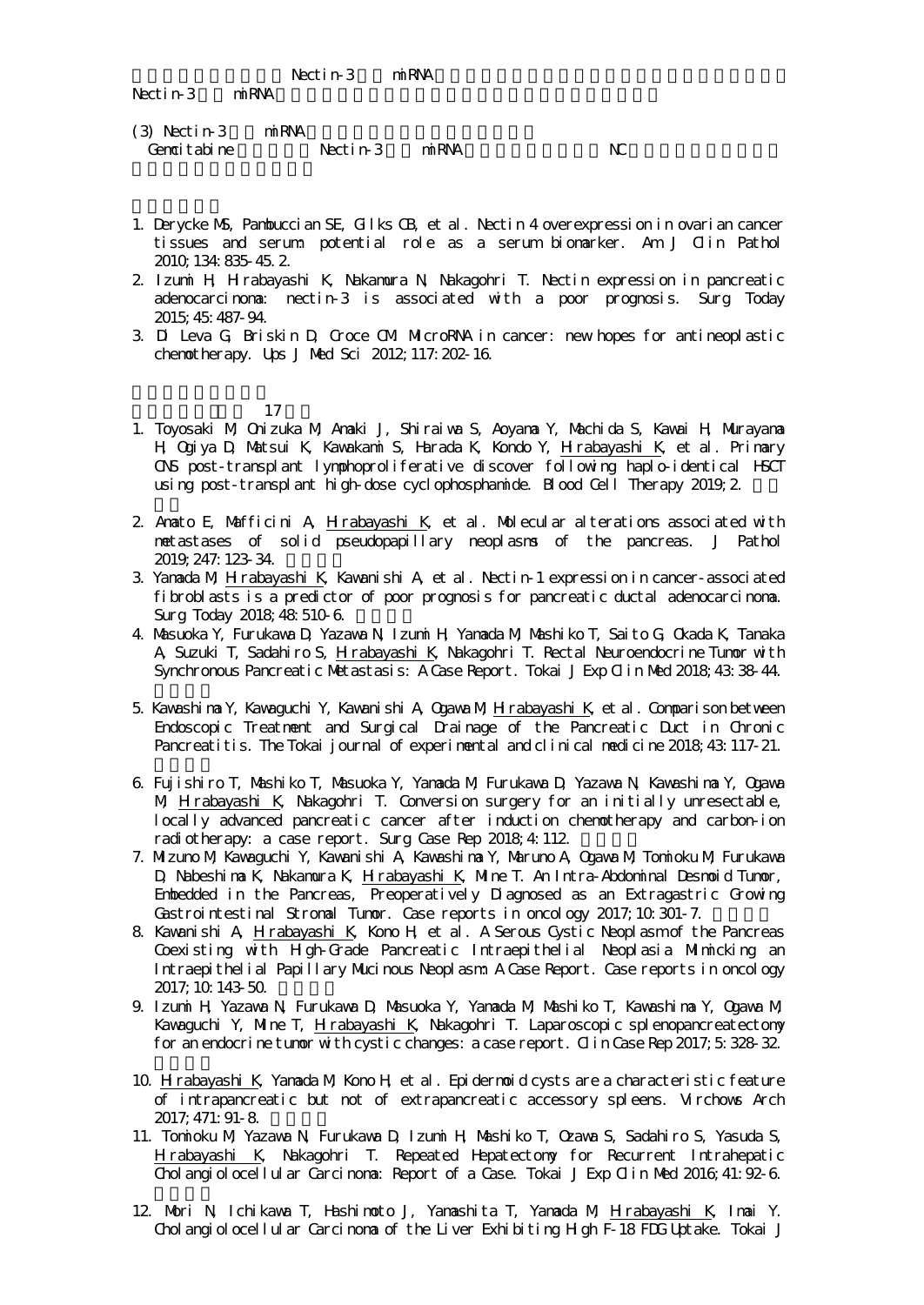Exp Clin Med 2016; 41: 60-4.

- 13. Izumi H, Yazawa N, Furukawa D, Masuoka Y, Yamada M, Mashiko T, Kawashima Y, Ogawa M, Kawaguchi Y, Mine T, Hirabayashi K, Nakagohri T. Carcinosarcoma of the ampulla of Vater: a case report and literature review. Surg Case Rep 2016; 2:102.
- 14. Izumi H, Yazawa N, Furukawa D, Masuoka Y, Yamada M, Mashiko T, Kawashima Y, Ogawa M, Kawaguchi Y, Mine T, Hirabayashi K, Nakagohri T. Bile duct carcinoma associated with congenital biliary dilatation in a 16-year-old female: a case report and literature review. Surg Case Rep 2016;2:5.
- 15. Hanai U, Akamatsu T, Kobayashi M, Tsunoda Y, Hirabayashi K, et al. A Case of Occipital Malignant Peripheral Nerve Sheath Tumor with Neurofibromatosis Type 1. Tokai J Exp Clin Med 2016;41:130-4.
- 16. Hadano A, Hirabayashi K, Yamamuro H, et al. Bone morphogenetic protein-2 expression in an intraductal papillary mucinous neoplasm with marked ossification: A case report. Pathol Int 2016;66:343-7.
- 17. Hadano A, Hirabayashi K, Yamada M, et al. Molecular alterations in sporadic pancreatic neuroendocrine microadenomas. Pancreatology 2016;16:411-5.



and the 28th Congress of the European Society of Pathology. 2016 . 20. Aya Kawanishi, Kenichi Hirabayashi, Misuzu Yanada, et al. A pancreatic serous cystic neoplasm coexisting with high-grade pancreatic intraepithelial neoplasia mimicking